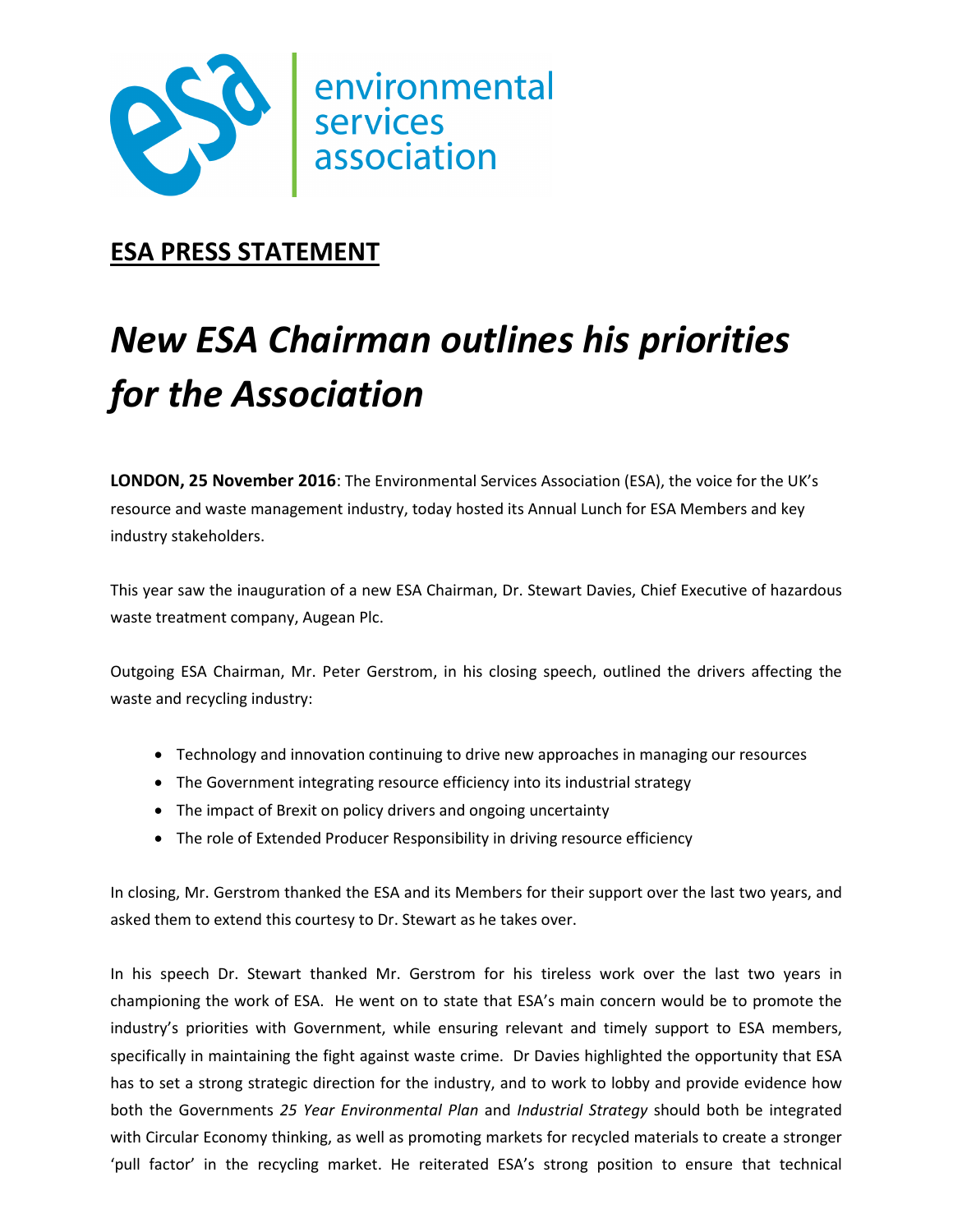regulations are made to work better for operators, while continuing to protect the environment, and helping to realise economies of scale with greater efficiencies. Finally, he highlighted the increased role of extended producer responsibility, and its potential to ease financial burdens on local authorities, and drive resource efficiency.

In closing his inaugural speech at the lunch, Dr. Davies said:

*"At the start of the year there appeared to be a strategy vacuum facing our industry in England. As we now approach the end of the year there are multiple opportunities to feed into governmental strategic thinking. All of these provide us with a platform to set out the role for making better use of waste as a resource, strengthening the economy whilst improving environmental outcomes."* 

*I am delighted to be taking over the Chairmanship of the ESA at such an important time for our industry. The ESA has a vital role to play in helping the Government join up its thinking on waste and resources, so that our member companies have a clear post-Brexit framework in which to bring forward a private sector-led package of investment in new waste infrastructure worth £10bn."* 

### **ENDS**

#### **Notes to editors:**

- 1. The **Environmental Services Association** (ESA) is the trade association representing the UK's resource and waste management industry, which is leading the transformation of how the UK's waste is managed.
- 2. We work with all levels of government, regulators and the public to deliver a more sustainable waste and resource management solution for the UK. ESA's recent Circular Economy report *'Going for Growth – A practical route to a circular economy*', which outlines how a Circular rather than a linear economy can help manage resources sustainably, can be downloaded here.
- 3. ESA's Members manage waste on behalf of the whole of society and we are recovering more than ever before. For example, the industry has helped quintuple the UK's household recycling rates over the last decade.

#### **4. The sector at a glance**

- Total turnover: **£11 billion**
- Direct Employment: **106,000 people** *(including waste collection, treatment and materials recovery)*
- Municipal waste handled each year: **27 million tonnes**